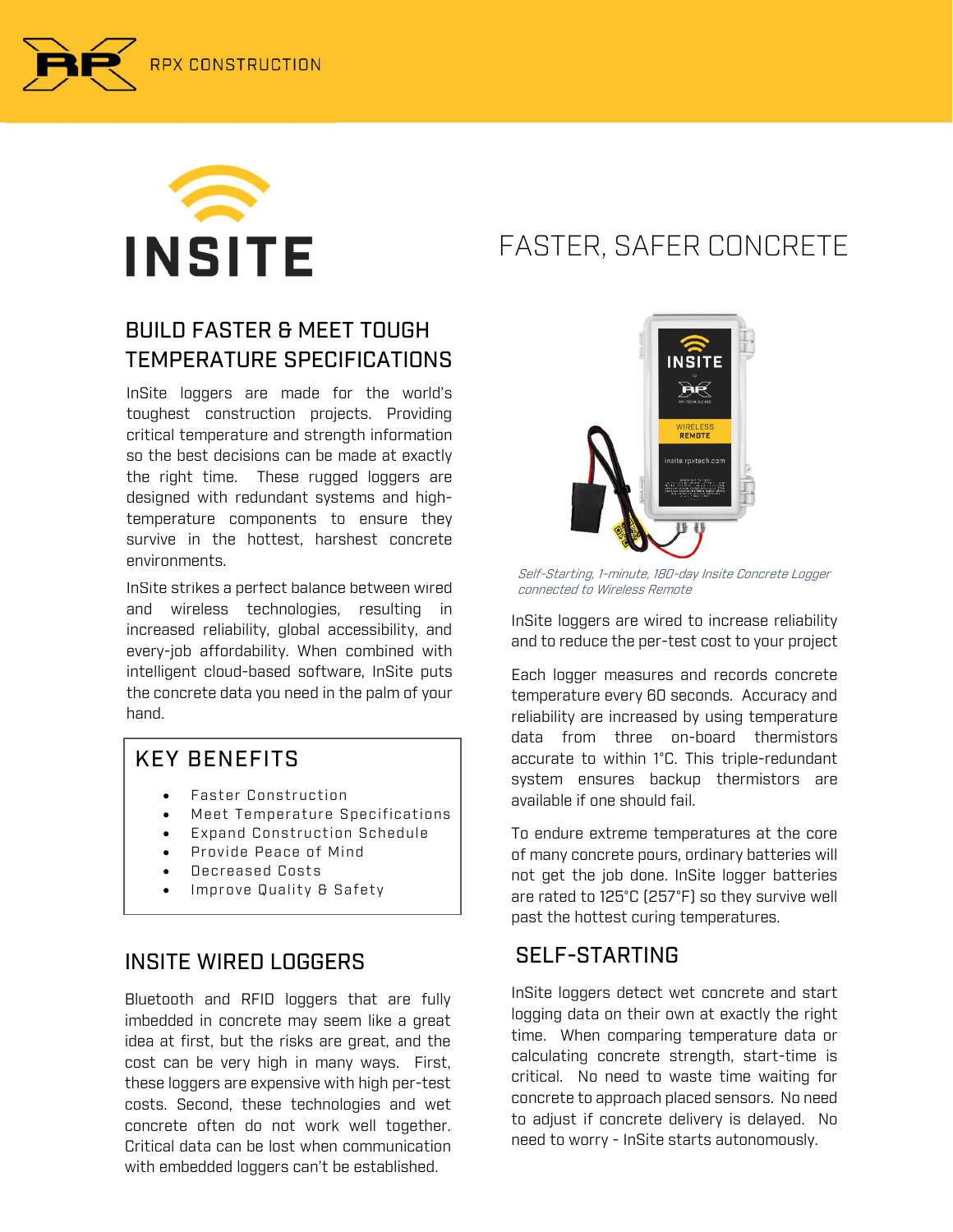#### INSITE WIRELESS COMPONENTS

InSite utilizes LoRa radios in all wireless components. These radios consume less power and have long ranges. This allows our Wireless Remotes to last 30 to 60 days in the field. They are powered by simple AA batteries. No charging cables to keep track of and no hazardous rechargeable batteries to worry about.

When power runs low, simply replace the AA batteries easily in the field. There is no need to bring wireless remotes back to the job trailer for recharging.

InSite wireless remotes are low cost and can be reused. There are no cell service costs to deal with each month and moving remotes from logger to logger or even jobsite to jobsite is easy!



InSite Wireless Radios communication via LoRa

#### CLOUD SOFTWARE

InSite data is accessible from anywhere via any computer or smart device. Through your account you can access current temperatures and historical temperature graphs from any number of loggers. The system can alert you when critical temperatures are reached so you can take action sooner and stay within specification. Not only can the InSite Cloud Software notify you via text or email when you have reached a key high or low temperature, it can also calculate the maximum difference in temperature of a group of loggers and alert

you of that differential temperature. This type of alert is critical for mass concrete projects. Especially those with detailed thermal control plans. Knowing these temperatures early can ensure you meet specifications and avoid penalties, not to mention avoiding thermal cracking and other quality issues.

Knowing in-place early age strengths is the key to building faster and increasing safety. InSite's Cloud Software can calculate concrete strength via both the Nurse Saul and Arrhenius maturity methods. When you have achieved strength targets that you've specified, the system will alert you and your designated team via text and email.

Reports in .pdf format can be produced to share information as required and logger data can be exported in .csv format to work with your data outside the system when needed.

Managers control who has access to what data. Full access, including the ability to create projects, add loggers, setup users, establish alerts and manage devices - down to simple access for viewing of temperature/strength information, can be setup for each user.

InSite puts you in control and helps you deliver faster, safer concrete!



InSite Cloud Software on Wireless Device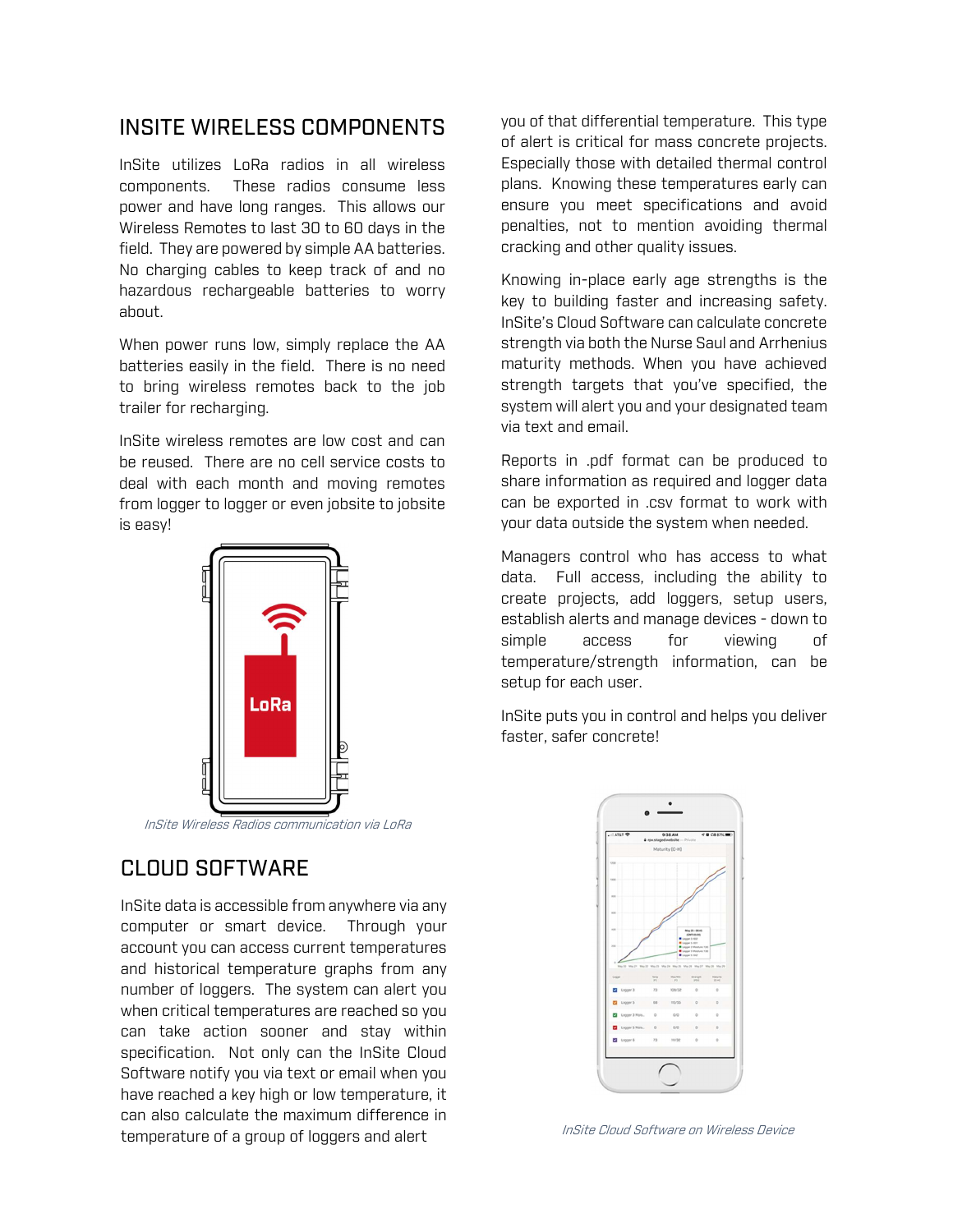#### INSITE POCKET READER

The InSite Pocket Reader makes gathering concrete data more flexible and easier!

Connect an InSite logger to the Pocket Reader and critical concrete data is automatically downloaded to the unit. The current temperature and maturity values are prominently displayed along with Max/Min temperatures and the logger's run-time.

Historical data from the logger is now ready to be uploaded to your cloud account as soon as the Pocket Reader is in WiFi range.

You can also upload the data immediately to your cloud account by using your smartphone as a WiFi hotspot!

The Pocket Reader is tough, waterproof and runs on simple AA batteries. There is no proprietary charging cable to keep track of and the unit will run for at least 20 hours of continuous use on a set of batteries..

#### SPOT CHECK OR STAND-ALONE SOLUTION

 the live uploads of your InSite Wireless The Pocket Reader can be used to augment Network, but it can also be a stand-alone solution if the wireless components of InSite are not being used.

The Pocket Reader can start loggers and can be used to spot-check the logger's current status. It can be used to view the loggers battery voltage, runtime, and firmware version. In short it can be used as your primary method of accessing, uploading and monitoring concrete data. A Pocket Reader and Loggers are all you need to start monitoring temperatures and determining concrete strengths!



InSite Cloud Software on Wireless Device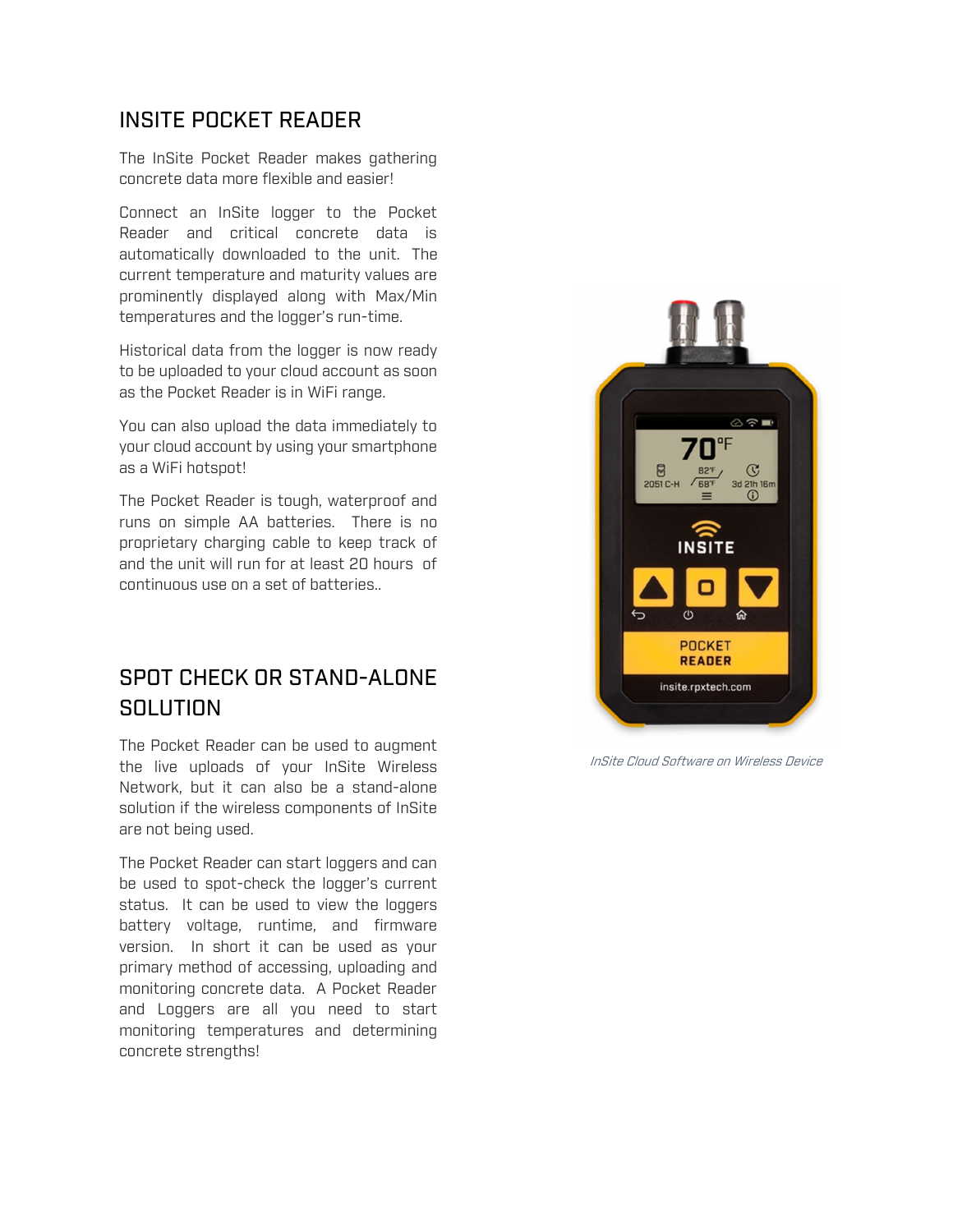#### INSITE LOGGER SPECIFICATIONS  $-20^{\circ}$ C to  $125^{\circ}$ C Operating Temperature Max Storage Time and Temperature 85°C for 2 years Max Temperature Measurement Range  $-10^{\circ}$ C to  $110^{\circ}$ C Temperature Accuracy +/-  $1^{\circ}$ C (-10° to 110°C) Temperature Resolution  $1°C$ Time Accuracy 20 seconds per month Temperature Measurement Rate 1 minute (resolution for max/min) Maturity Integration Period 1 minute

#### INSITE WIRELESS REMOTE SPECIFICATIONS

| Channels             | Available in 1 and 4 channels |                                        |
|----------------------|-------------------------------|----------------------------------------|
| Powered By           | 6 AA Batteries                |                                        |
| Modulation           | N. America/Aus.<br>Europe     | LoRa 900MHz Radio<br>LoRa 868MHz Radio |
| Power Output         | $18.5$ dBm                    |                                        |
| Receiver Sensitivity | $123$ dBm                     |                                        |

#### INSITE WIRELESS BASESTATION SPECIFICATIONS

| RADIO                   |                                                                   |
|-------------------------|-------------------------------------------------------------------|
| Modulation              | LoRa                                                              |
| Frequency               | 923.3 MHz                                                         |
| Power Output            | 18.5 dBm                                                          |
| Antenna Type (gain)     | PCB Trace (1.7dBi)                                                |
| Over-The-Air Encryption | AES-256                                                           |
| Agency Approval         | FCC, RCM                                                          |
| POWER                   | Power-over-ethernet (IEEE 802.3af / Class1)                       |
| NETWORKING              |                                                                   |
| Network Interface       | RJ-45, 10/100Base-T/TX Ethernet (IEEE802.3/802.3u)                |
| IP Configuration        | DHCP Only                                                         |
| CLOUD                   |                                                                   |
| Interface               | Data pushed to cloud over HTTPS on port 443                       |
| Password Requirements   | Min 8 Characters, at least 1 Special and 1 Uppercase<br>Character |